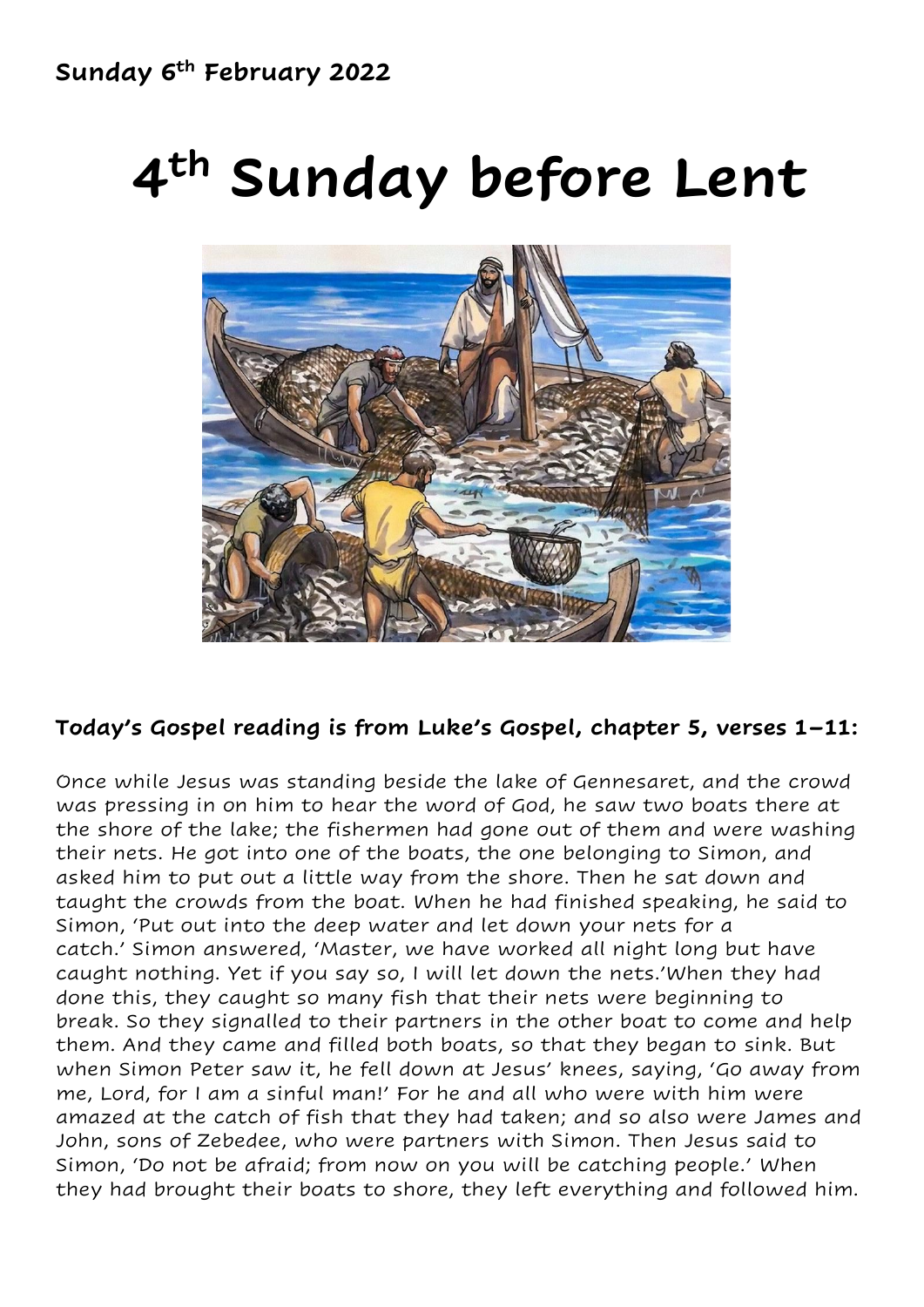**In this passage, we first hear how Jesus taught people from a boat belonging to Simon Peter, who was a fisherman. When Jesus had finished talking to the crowd, he told Simon to put out into deep water to catch fish. Simon and his brother Andrew, and business partners James and John, had been fishing all night and had caught nothing. They relied on having a good catch to make a living, so this would have been very worrying for them. Despite this, he knew enough about Jesus to trust him, and he did as Jesus said. What a result! The catch was so big that Simon's partners had to come with another boat to help haul it in! There were so many fish that we're told both boats nearly sank. Simon Peter recognised that putting his trust in Jesus had led to the most amazing result – Jesus doesn't do things by halves!**

**Simon might have felt unworthy to be in Jesus's company, but Jesus went on to ask him - and the other fishermen - to follow him and to become his first disciples. We're told that they left everythingincluding their fishing business – to go with Jesus and "catch people". They would be commissioned by Jesus to spread the good news about his kingdom and help him to teach people about God's love.**

**We, too, are asked to be followers of Jesus and, as his disciples, to tell others about him. This isn't an easy thing to do, but, like Simon Peter, we can trust Jesus and, when we do, we will find, as Simon did, that his love and generosity will be overflowing and he will give us not only what we need, but a whole lot more!** 

**A Prayer for this week:** 

**Loving God, sometimes life can be difficult, and we are not able to do things in our own strength. We ask you to give us all that we need, knowing that, in your generosity , you will give us far more, loving us and protecting us through everything. Amen.**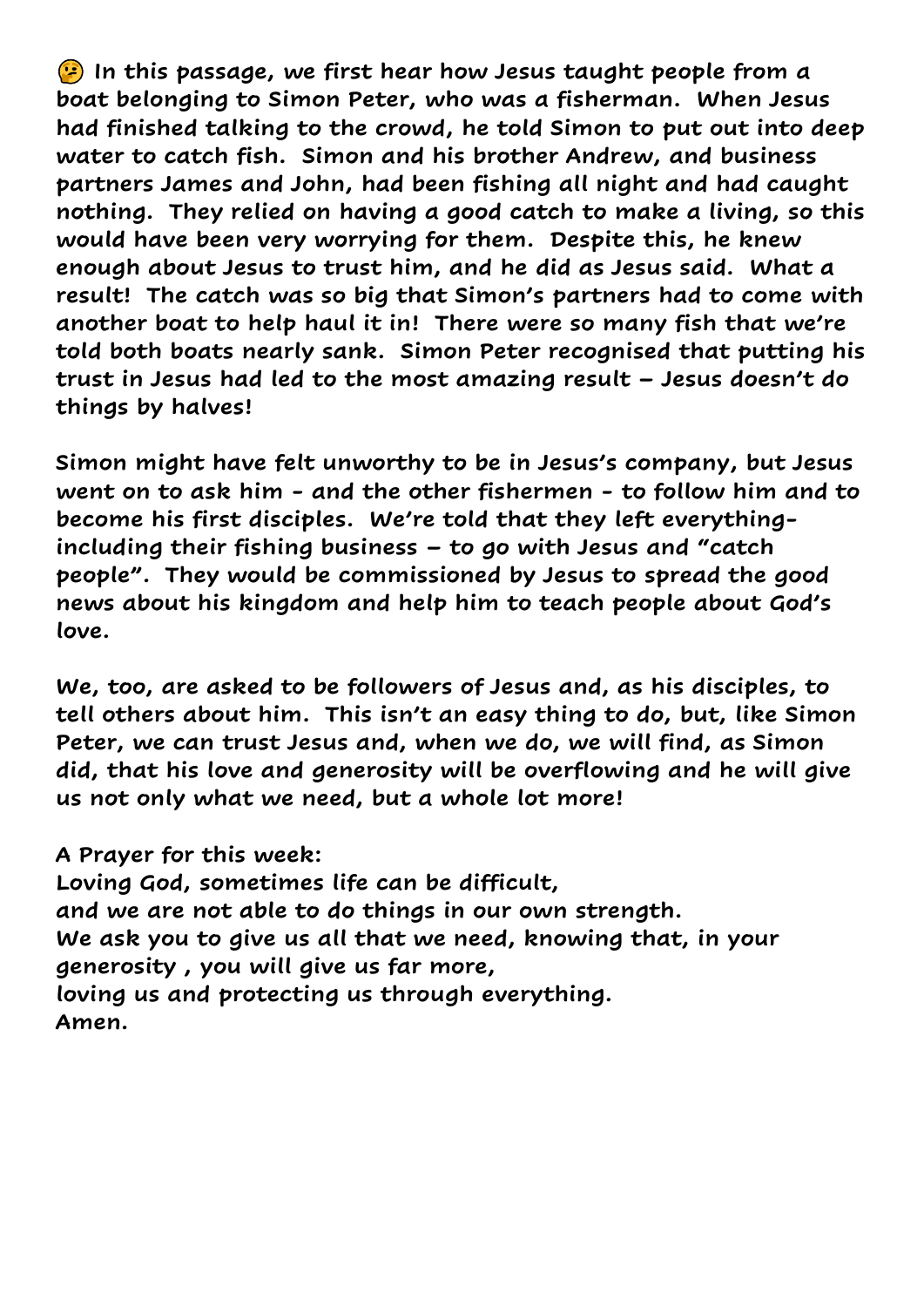## **Fishing for People**



Jesus replied to Simon, "Don't be afraid! From now on you'll be fishing for people!" Luke 5:10b (NLT) This puzzle is based on Luke 5:1-11 (NLT)



#### **ACROSS**

- 2. An animal which lives in water and is covered with scales
- 4. To go down below the surface of the water
- 5. The land along the edge of an ocean, sea, lake, or river
- 6. An openwork fabric of cords used to catch fish

Name

#### **DOWN**

- 1. The Son of God
- 2. To get behind someone and go where they go
- 3. A small vehicle for traveling on water
- 4. A large area of water, smaller than an ocean

| LOCI | net | . 13 L | sink  |
|------|-----|--------|-------|
|      | วดล | sea    | ollow |

O Start  $\circ$  $\circ$  $\circ$  $\circ$  O  $\circ$  $\circ$  $\circ$  $\epsilon$ Finish

#### From now on, you will fish for people. **Luke 5:10b**

#### **I like to follow Jesus!**